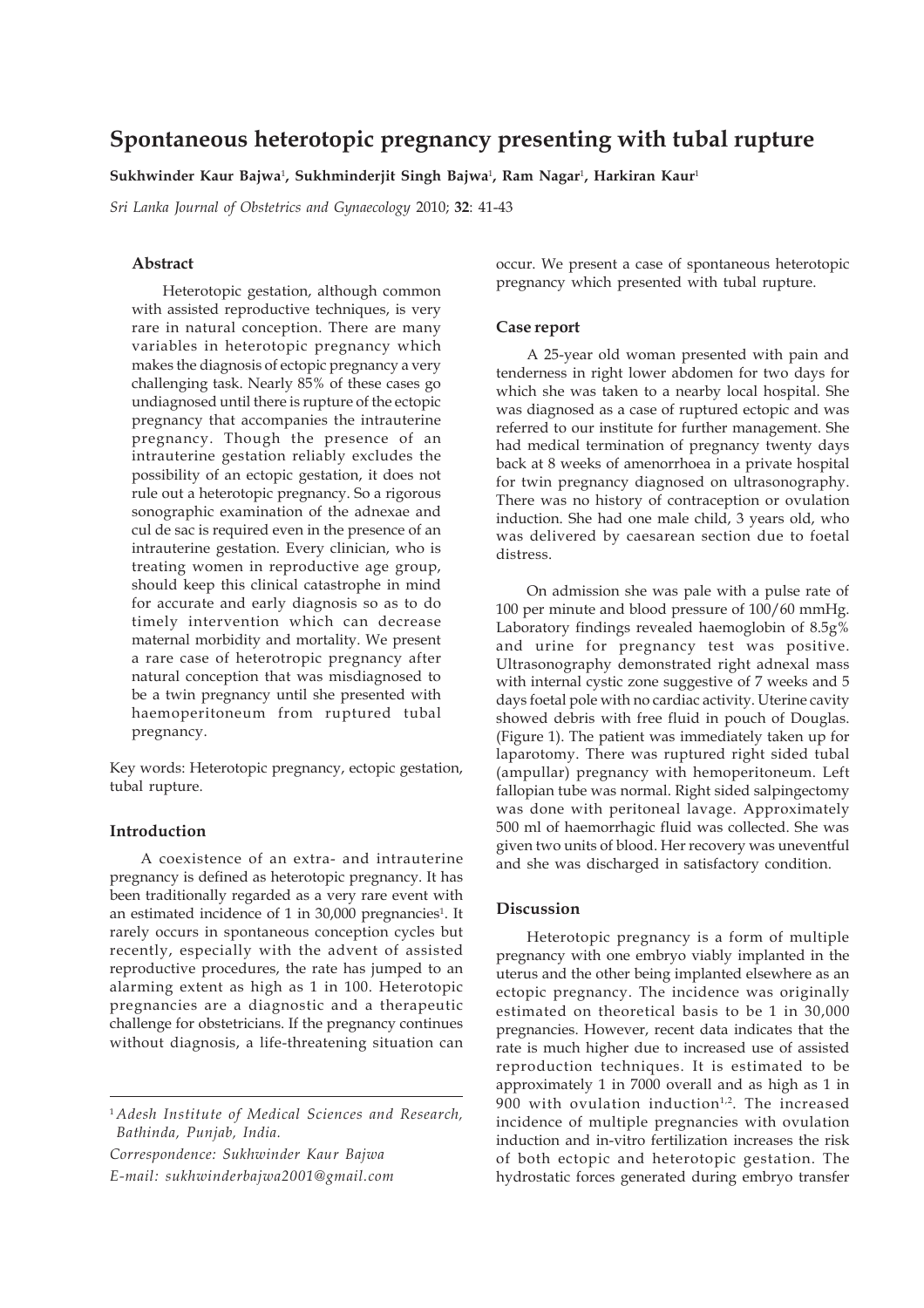

**Figure 1. Ultrasonographic appearance of a heterotopic gestation.**

may also contribute to the increased risk<sup>1</sup>. Risk factors which increase the frequency of heterotopic pregnancy are pelvic inflammatory disease, intrauterine devices, assisted reproduction techniques, endometriosis, sexually transmitted diseases and tubal surgeries. Indeed, any of the factors predisposing a patient to an increased risk of ectopic pregnancy and/or multiple gestations may contribute to heterotopic pregnancy3,4.

Heterotopic pregnancy can have various presentations. It should be considered more likely (a) after assisted reproduction techniques, (b) with persistent or rising chorionic gonadotropin levels after dilatation and curettage for an induced/spontaneous abortion, (c) when the uterine fundus is larger than for menstrual dates, (d) when more than one corpus luteum is present in a natural conception, and (e) when vaginal bleeding is absent in the presence of signs and symptoms of ectopic gestation<sup>5</sup>. A heterotopic gestation can also present as haematometra and lower quadrant pain in early pregnancy<sup>6</sup>. Most commonly, the location of ectopic gestation in a heterotropic pregnancy is the fallopian tube. However, cervical and ovarian heterotropic pregnancies have also been reported7 .

Early diagnosis of heterotopic pregnancy is difficult because of subtle clinical symptoms. The most important method in diagnosing heterotopic pregnancy is high resolution transvaginal sonography. But most ultrasonographic reports do not encourage the search for coexistent ectopic pregnancy when evaluating intrauterine gestation because a heterotopic pregnancy is still thought to be extremely rare. For this reason majority of ectopic pregnancies are diagnosed by excluding an intrauterine pregnancy<sup>8</sup>. Whenever confusion arises regarding the intra- or an extrauterine pregnancy it is always wise to approach for transvaginal sonography which has a specificity rate of 73.7% and positive predictive value of 89.8%9 . Transabdominal ultrasound is reported to

be more useful than endovaginal ultrasound as it can visualize those areas which cannot be accessed by the latter. In fact, both methods are complementary<sup>10</sup>. High resolution transvaginal ultrasound with colour Doppler will be very helpful as the trophoblastic tissue in the adnexae in a case of heterotopic pregnancy shows increased flow with significantly reduced resistance index<sup>2</sup>. It is suggested that serum ß-hCG and progesterone levels can be useful besides ultrasonography, but excessive production of ß-hCG by placenta in intrauterine pregnancy can mask subnormal ß-hCG production as in ectopic pregnancy. Therefore, serial ß-hCG estimation is not useful in heterotopic pregnancy<sup>11</sup>.

The management of heterotopic pregnancy remains controversial. Surgical therapy has been the traditional mainstay but involves surgical and anaesthetic risks to both the mother and intrauterine pregnancy if it is to be continued<sup>12</sup>. Laparoscopic management is preferable over laparotomy in patients with a suspected ectopic pregnancy along with a documented intrauterine pregnancy because it involves minimal manipulation of the uterus<sup>4</sup>. When patients are haemodynamically unstable or come with shock, laparotomy is the treatment of choice. A conservative approach includes ultrasound guided local infiltration of methotrexate, mifepristone, prostaglandins, KCl and also aspiration of ectopic gestation via transvaginal route. This method can be used safely and effectively to manage patients who are clinically stable and where a heterotopic pregnancy is recognized relatively early in gestation<sup>12,13</sup>. But generally methotrexate, mifepristone and prostaglandins are not sound options in the treatment of ongoing heterotopic pregnancy as these drugs are teratogenic<sup>14</sup>. In heterotopic pregnancy, maternal mortality is 1% and intrauterine foetal mortality rate is 45-65%15. So early diagnosis of heterotopic pregnancy has a great importance as far